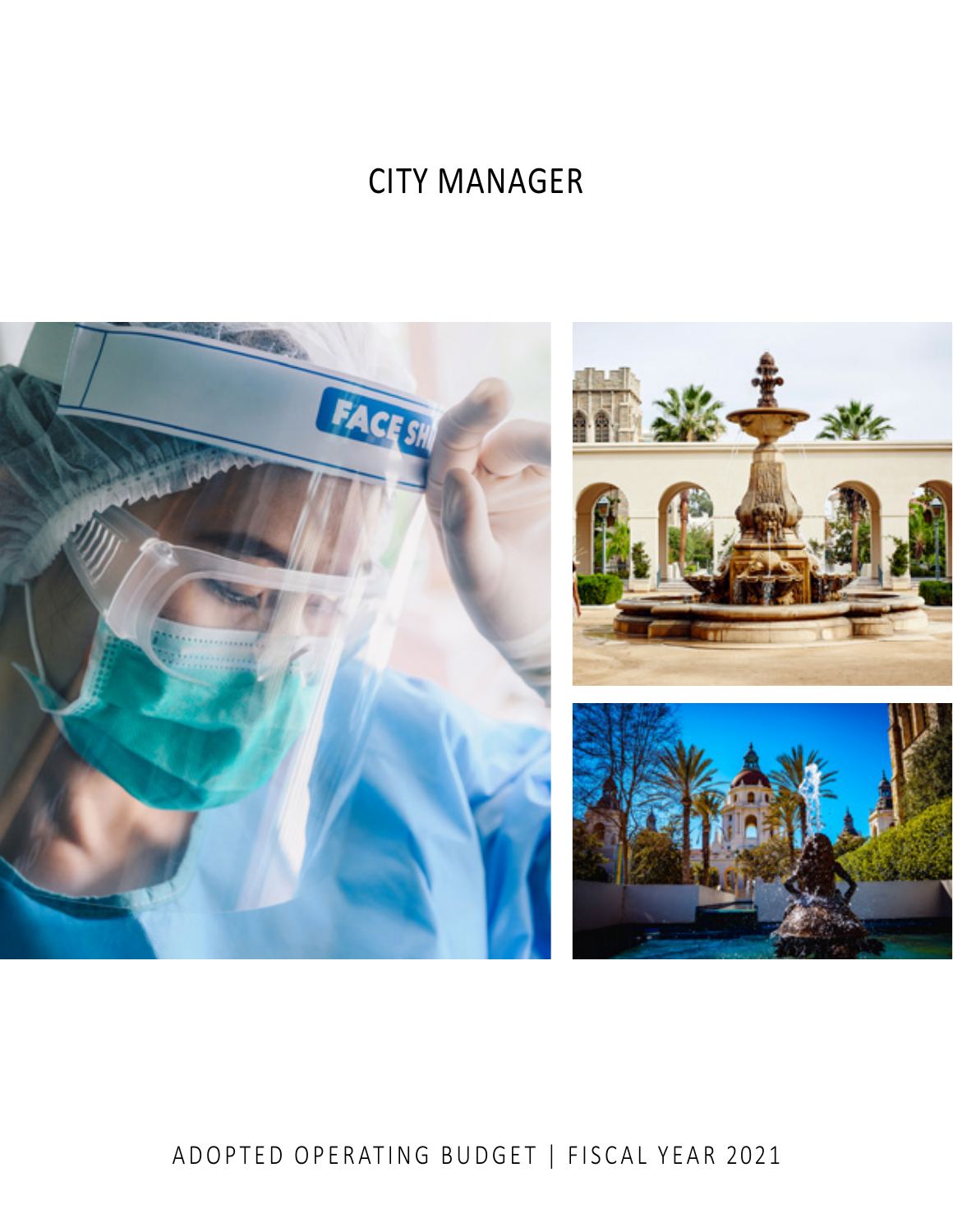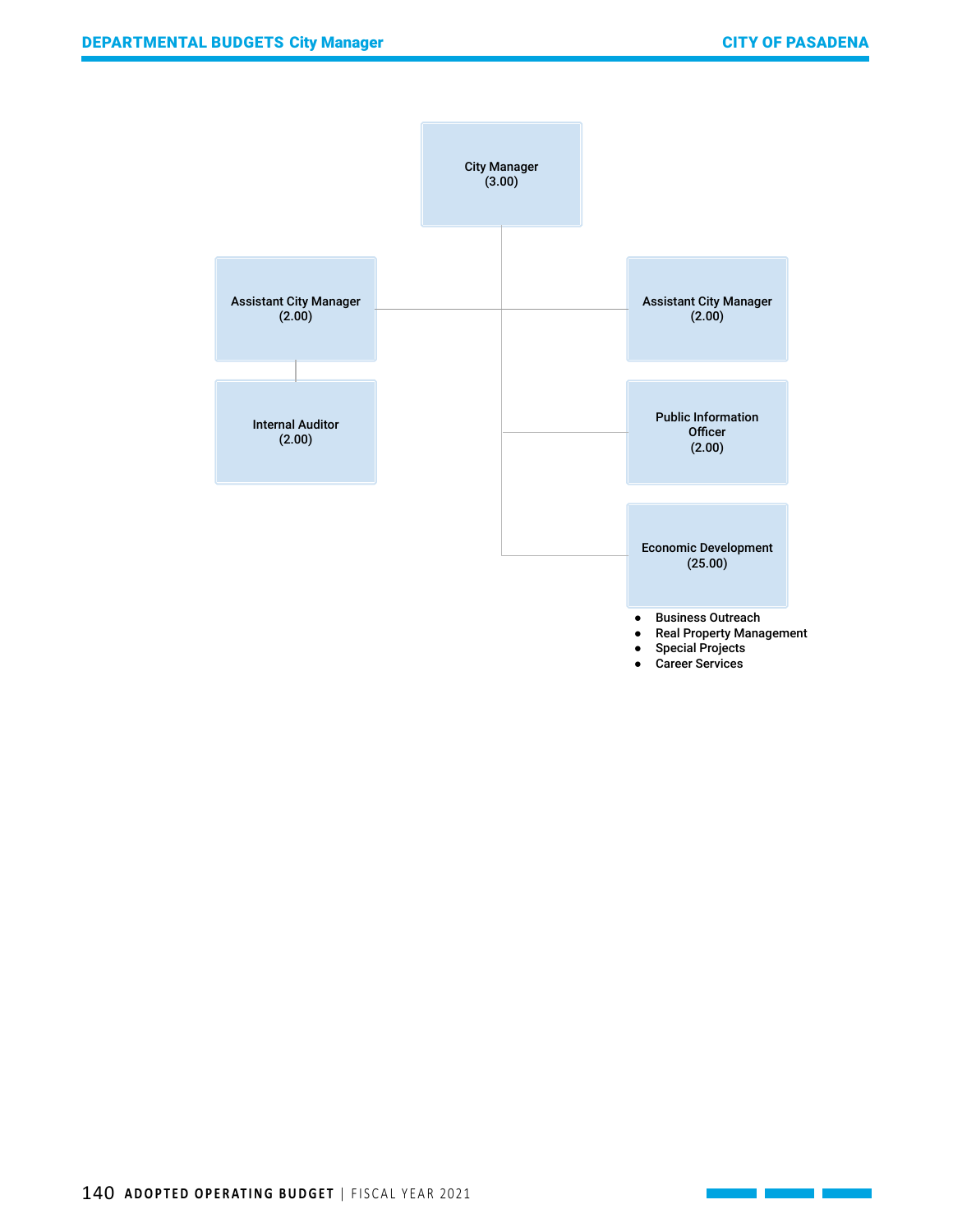#### **MISSION STATEMENT**

The City Manager's Office is dedicated to the implementation of City Council policies through organizational leadership and management of City departments to ensure efficient and effective delivery of government services to strengthen communication and partnerships with all segments of the community, and to enhance the general fiscal health of the City through economic development activities that create quality jobs in Pasadena and support, retain, and attract businesses.

#### **PROGRAM DESCRIPTION**

The City Manager's Office provides oversight and direction to all City departments to ensure they meet the needs of the community and are responsive to City Council Goals. Implementation of the City Council's policies are regularly reviewed and monitored to ensure compliance. The City Manager's Office provides timely legislative analysis on both state and federal bills that could impact the City's local control or efforts to maintain local revenue generation.

The City Manager's Office consists of three Divisions in addition to the overall administration of the City Manager's Office: Internal Audit, Public Affairs, and Economic Development. The primary activities of each Division are as follows:

The Internal Audit Division directly oversees internal citywide audits of City operations, programs, projects and contracts; compliance with administrative policies. The Internal Audit Division promotes good governance by evaluating internal controls, efficiency, and effectiveness through auditing the performance and financial integrity of departments. Internal Audit also receives and tracks complaints from the City's Fraud Hotline, (626) 744-7448. Complaints can also be filed online and through the Citizen Service Center.

The Public Affairs Division supports City departments in the following activities: developing news releases, media advisories, outreach and marketing materials; coordinating press conferences; producing social media content and other timely information for residents, businesses, visitors, and the news media. Public Affairs responds daily to news media calls from television, print, radio, and online organizations for information and interviews, directs the City website and social media accounts, and supports the City's overall community relations and outreach efforts. Public Affairs works closely with the City's Operating Companies to help cross-coordinate news coverage and marketing, as well as the Pasadena Community Access Corporation (PCAC) to produce programming content seen on KPAS, the City's government cable access television station. Further, Public Affairs manages staffing for the City Hall Rotunda Information Booth, conducts tours of City Hall, and publishes the citywide *Pasadena in Focus* newsletter.

The Economic Development Division spurs and facilitates citywide economic development opportunities and strives to secure ongoing local investment that sustains a healthy job market, provides quality amenities, and creates stable tax revenues. These efforts involve regular contact with property owners, business representatives, local institutions, and residents. The Division has a real estate portfolio of over 450 properties and leases that are managed, negotiated, and maintained for various City departments, tenants, and other agencies. The Division also staffs the City Council's Economic Development and Technology Committee and functions as the administrative agent for the Foothill Workforce Development Board (FWDB), a collaboration with five neighboring cities. The FWDB supports vocational training, work experience, counseling, case management and job placement assistance to economically disadvantaged youth, adults and laid-off workers.

#### **DEPARTMENTAL RELATIONSHIP TO CITY COUNCIL GOALS**

 $\mathcal{L}(\mathcal{L}^{\mathcal{L}}_{\mathcal{L}})$  and  $\mathcal{L}^{\mathcal{L}}_{\mathcal{L}}$ 

The City Manager's Office is responsible for implementation of all City Council Goals.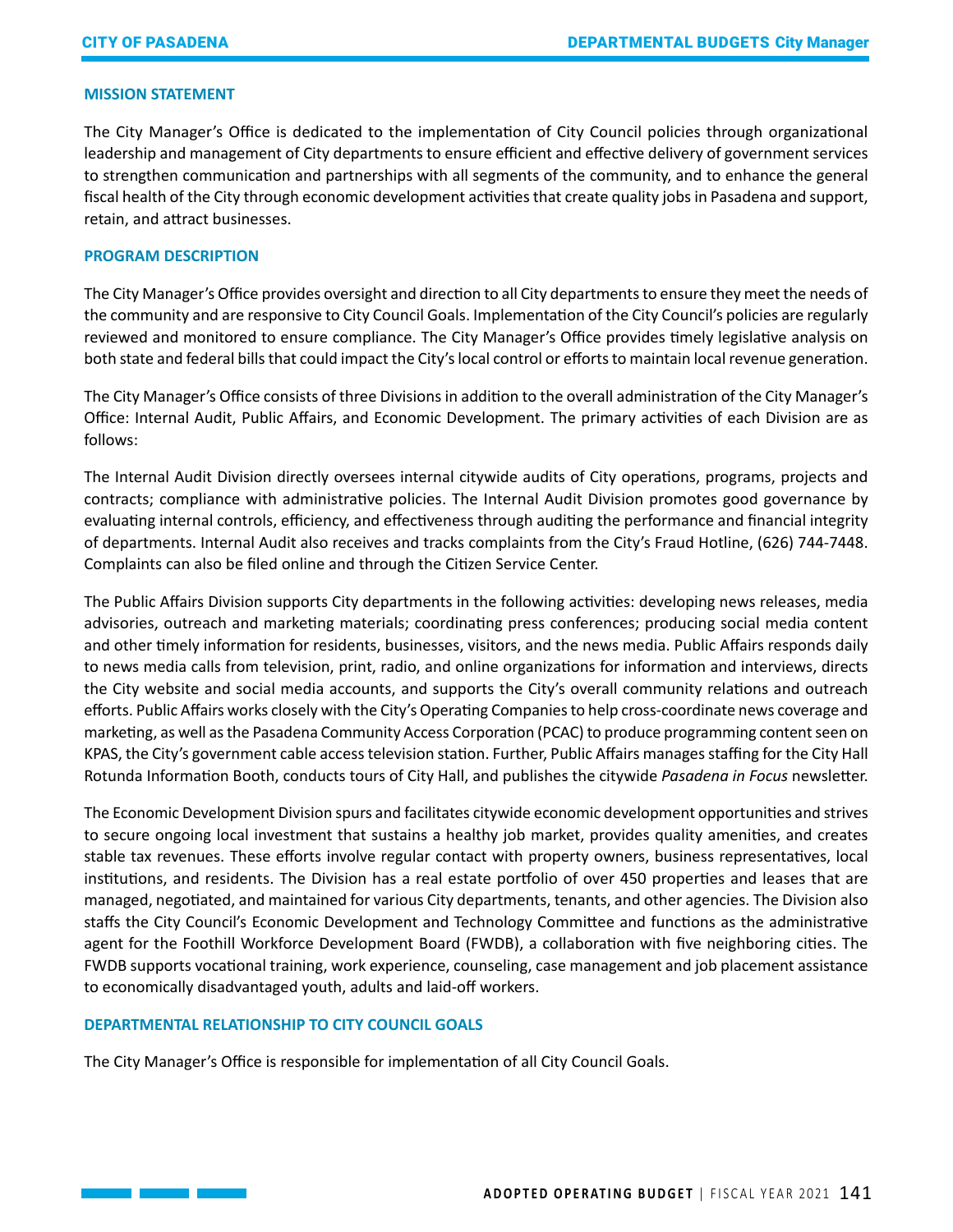### **FISCAL YEAR 2020 ACCOMPLISHMENTS**

Throughout FY 2020 the City Manager's Office provided the leadership needed for the entire organization to address the City Council's Strategic Plan and Goals. Specific highlights for which the Department was directly responsible include:

- Managed the development, approval and/or implementation of City Council policy initiatives and directives such as accessory dwelling units, short term rentals, and cannabis business regulations;
- In response to the COVID-19 pandemic the City Manager's Office took quick and decisive action to ensure that the community had the most updated information to address this nationwide issue. Immediately activated the EOC and held daily meetings with all department heads as well as the Pasadena Center Operating Company and the Rose Bowl Operating Company to ensure that essential services continued. Worked with the Health Officer regarding orders that protected Pasadena residents, workers, and visitors. Developed protection program for Pasadena renters who were experiencing financial difficulties. Implemented a stimulus program to give back to our utility customers. Established an alternative care facility in coordination with Huntington Hospital at the Pasadena Convention Center;
- Developed a fiscal strategy in response to rapidly declining revenues due to COVID-19 that allowed the city to continue to provide essential services;
- Initiated the foundation for a November 2020 ballot measure regarding the power fund transfer to the General Fund. This included surveys and educational campaigns;
- Continued discussions on the potential future of the former SR710 stub. Worked with Caltrans on a technical feasibility study so that they would relinquish the former SR710 stub back to the city while still maintain regional connectivity;
- Monitored State legislation on homelessness and affordable housing. Took appropriate action to work with our legislators to communicate Pasadena's priorities.
- Completed the annual citywide risk assessment and FY20/21 proposed audit plan;
- Completed informal reviews of Public Works grants management process, process to rescind Code Citations and the Fire Academy Training program;
- Provided support and internal controls suggestions for systems implementation teams for both Energov and new payroll system,
- Oversaw the completion of the Grants Management Audit;
- Public Affairs Office collaborated with other City departments and local entities to develop and coordinate COVID-19 crisis communications outreach to local residents and business community, including website updates, news releases, fliers, e-newsletters, phone scripts, video PSAs, and social media posts.
- Grew the City's main Twitter account, @PasadenaGov, to more than 33,600 followers (11% increase from FY 19); the City's main Facebook account, @Cityofpasadena, to more than 13,000 followers (18% increase from FY 19); and the City's main Instagram account, @Cityofpasadena, to 20,000 followers (117% increase from FY 19).
- Earned over 6.2 million impressions on Twitter, over 2.6 million on Facebook, over 3.4 million on Instagram, and over 1 million on Nextdoor.
- Contracted with Sprout Social, an all-in-one digital platform for social media publishing, monitoring, and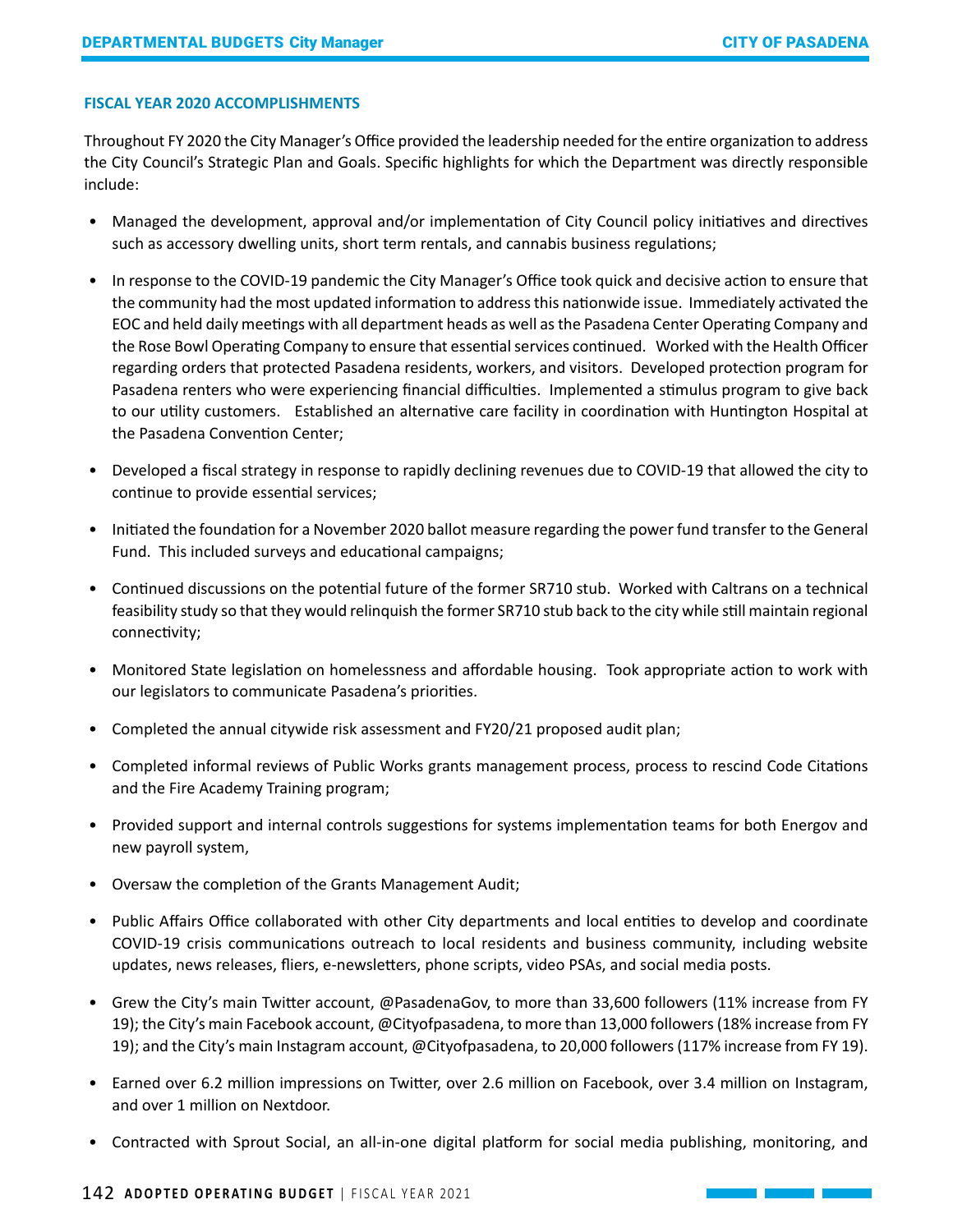analytics.

- Renewed contract with Zencity, a digital platform that monitors and analyzes citizen sentiment by aggregating online, public-facing discourse and 311 data.
- Contracted with Cision for online media monitoring, and renewed contract with TV Eyes for broadcast media monitoring.
- Developed and coordinated the production of 2020 census outreach materials, including campaign logo, news releases, newsletters, bill inserts, bus and building banners, video PSAs, website updates, and social media advertisements.
- Worked with Councilmember Margaret McAsutin and other City staff on organizing digital outreach campaign to celebrate 100th anniversary of women's right to vote, and solicited participation from local organizations.
- Coordinated with Pasadena Media to produce live and/or same day coverage of special events, press conferences and PSA's to air on KPAS, the City's TV station and live streaming channel;
- Published and delivered by direct mail four issues of "Pasadena In Focus", the citywide newsletter, as a total market coverage product to all of the City's business community and residences, reaching about 75,000 addresses per issue;
- Effectively managed all lease amendments and renewals on behalf of the City, increasing rents where appropriate, reducing or assisting in eliminating or minimizing rental expenses where possible, and negotiated early terminations to reduce costs;
- Distributed 184 "Welcome Packages" in 7 months to new Pasadena businesses;
- Hosted business outreach meetings with office tenants;

<u> 1999 - Jan Jawa Barat, pa</u>

- Completed public trail, bridge, parking, road easement exchange with Jet Propulsion Laboratory/Cal Tech.
- Designed and managed community outreach collateral for the Tournament of Roses Parade.
- Prepared and distributed quarterly "Economic Development Download" infographics with updates on current projects and stats highlighting economic activity;
- Supported the goal of connecting Pasadena's technology and design assets, including Caltech, ArtCenter and local businesses, through outreach and participation with Innovate Pasadena.
- Part call to action and part tagline, maintained economic development specific branding with [www.](http://www.futureyourselfhere.com) [futureyourselfhere.com](http://www.futureyourselfhere.com) and @ThinkPasadena social media accounts to promote business and talent recruitment/retention efforts.
- Developed a content-rich business attraction and recruitment brochure highlighting Pasadena's demographics and psychographics, along with CEO & business owner testimonials.
- In partnership with the Pasadena Convention & Visitors Bureau, organized a "Shop Pasadena" campaign to promote Pasadena's retail stores and restaurants. Thirty-two retail and restaurant locations served as "Welcome Stations" throughout the campaign and participated in organized "Instagram Takeovers" to promote the shop small, dine local message. The campaign garnered over 244,000 impressions and coverage on local and regional television outlets.
- Organized topical business workshops on issues such as "accessibility for your business" and "disaster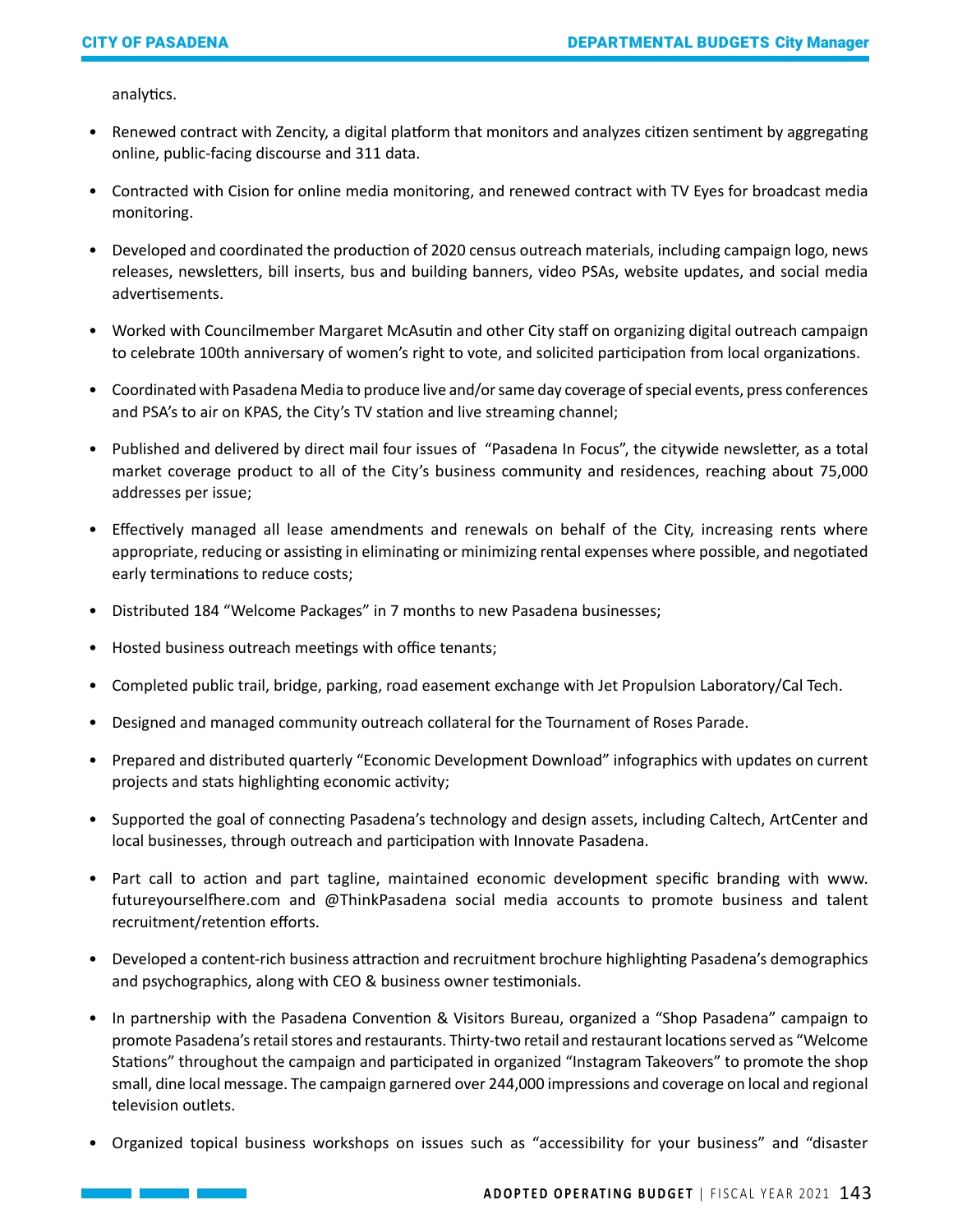preparedness and continuity of business operations" for the business community.

- Honored as a finalist for the Los Angeles Economic Development Awards as a "Business Friendly City."
- Coordinated with the City's Police and Fire Departments, the Rose Bowl Stadium, the Tournament of Roses and the Pasadena Convention and Visitors Bureau for large special event information, emergency preparedness reminders, public safety tips, street closure announcements, and media interviews;
- The Foothill Workforce Development Board (FWDB) served 15,764 job seekers or unemployed workers via the One Stop Career Centers from 7/1/2019 to 4/9/2020. The FWDB invested in educational partners to fund training and education for 169 individuals;
- FWDB hosted 31 recruitment events on site at 1207 E Green Street. Industries included security, healthcare, construction, professional services, and government (Census). 600 individuals attended the recruitments resulting in approximation of 300 hires. LAPD and Census have not provided exact numbers of hires in 2019.
- FWDB provided targeted services throughout the City utilizing the Mobile Training Unit (MTU) and hosted targeted job fairs for the community at La Pintoresca Library and Jackie Robinson Community Center.
- FWDB offered Entrepreneur training classes funded by Community Development Block Grant (CDBG). Two rounds of training for twelve weeks which resulted in graduating 21 new entrepreneurs.
- FWDB is actively engaged in the bioscience developments in the region. The partnership resulted in 16 young students being placed in the Bioflex program at Oakcrest Institute of Science.
- FWDB co-sponsored several business seminars to spread the mission and the services available to both businesses and employees in the area.
- Layoff assistance to local businesses and impacted employees continued through Rapid Response efforts. In 2019-20 over 2000 individuals were impacted in FWDB area of service. FWDB was on the front lines to provide services on Unemployment Insurance, upskilling and training, Financial Counseling, Healthcare and transitioning into new careers. FWDB worked with the State, labor unions and local partners to expanded services to over 1000 dislocated workers in response to COVID-19.
- FWDB lead the effort in developing and presenting a Business Engagement Track for the Annual Building Workforce Partnership Conference per the California Labor Federation's request.
- FWDB chaired the 2019 Women's Business Expo hosted by the City and Chamber of Duarte.
- FWDB in partnership with California's Employment Development Department sent over 500 recruitment mailers to support the 10 West Walnut recruitment efforts. The FWDB team participated in recruitments and promoted the project by deploying the MTU at local events.
- FWDB served 43 veterans which received training and supportive services through the Veterans Employment Related Assistance Program (VEAP). FWDB assisted an additional 100 veterans with referrals to various resource partners.
- FWDB in partnership with the Los Angeles and National Diversity Council hosted a no-cost Unconscious Bias training for corporate employers.
- FWDB served 123 low-income youth through a year-round program to support high school completion, work readiness, skills development, and employment.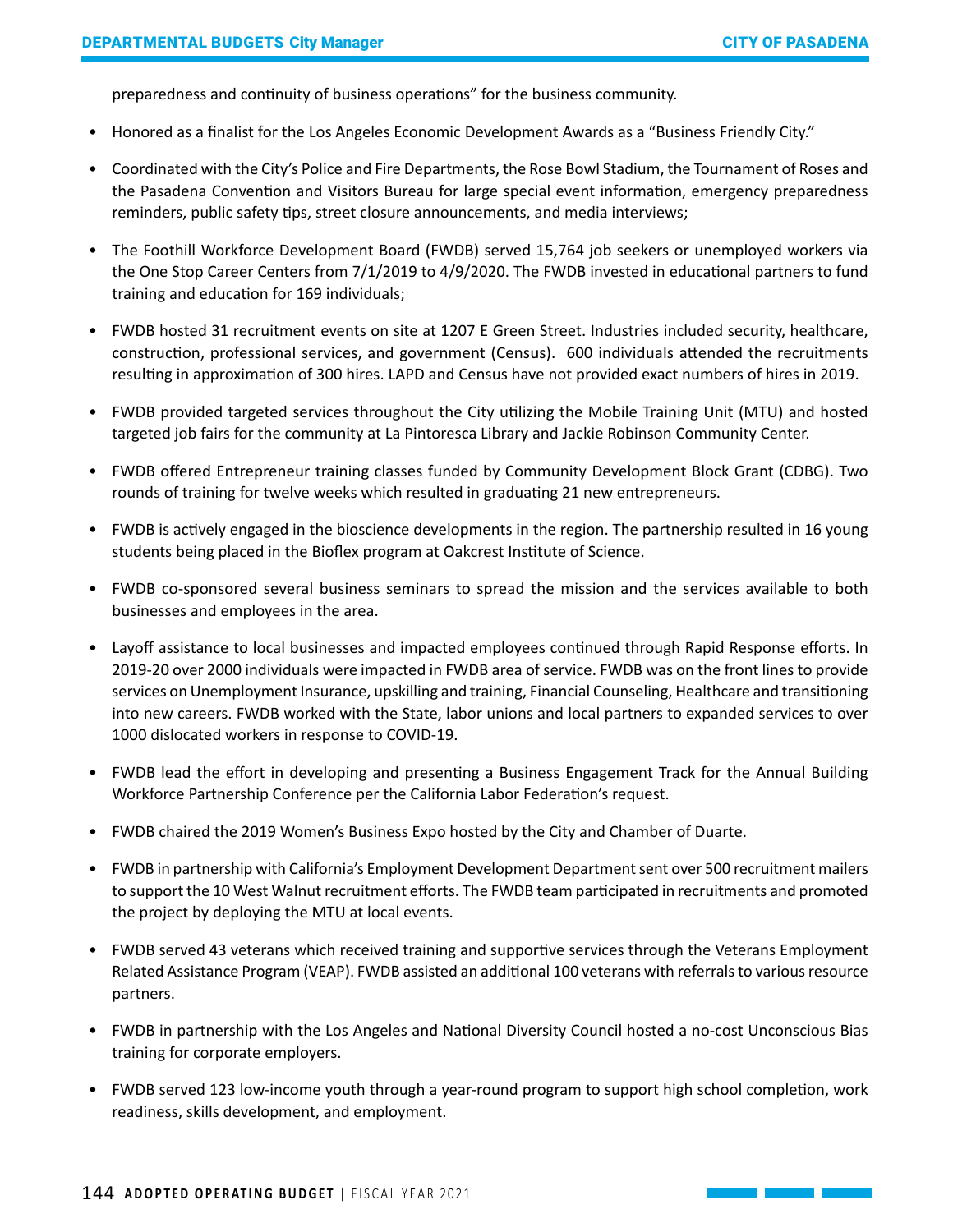## **FISCAL YEAR 2021 ADOPTED BUDGET**

#### **Operating Budget**

The FY 2021 Adopted Budget of \$9,806,000 is \$3,240,000 (24.84 percent) less than the FY 2020 Revised Budget.

#### **Personnel**

A total of 36.00 FTEs are included in the FY 2021 Adopted Budget. This represents the elimination of 6 vacant positions (5.0 FTE) in the Career Services division and one position in the City Manager's office (1.0 FTE). In addition, Internal Audit has eliminated a vacant CTW position that is intended for graduate interns (1.0 FTE). The Successor Agency's Senior Project Manager position has been transferred to the General Fund as the affiliated agency will no longer receive funding for administrative costs. The position transfer has already been built into the FY 2021 budget.

#### **YEAR-OVER-YEAR BUDGET CHANGES**

For FY 2021, the department's total anticipated revenue is \$3,566,054 or 46.7% lower than FY 2020 Revised budget. The majority of this difference is in Career Services division, who is adjusting their budget to align with forecasted revenue projections in the 12-month period. The Operating Budget reflects approximately \$790,000 that has shifted from the Admin Division to the new Internal Audit Division due to a re-organization. This action has a net zero budget impact.

# **FUTURE OUTLOOK**

The City Manager's Office will continue to manage City operations, ensure long-term planning for major capital reinvestment, facilitate the citywide distribution of public information, and ensure public services are provided efficiently, effectively, and with diligent oversight while furthering the City Council's Strategic Plan and Goals. In FY 2021, a key focus of the City Manager's Office will be balancing the City's ever increasing need for programs and services with the reality that, over time, expenses will again outpace available revenue. The City must continue to be strategic and fiscally prudent in any program expansions or additions. In 2020, faced with the Covid-19 pandemic, the City will continue to be responsive and communicative to our business and residential communities.